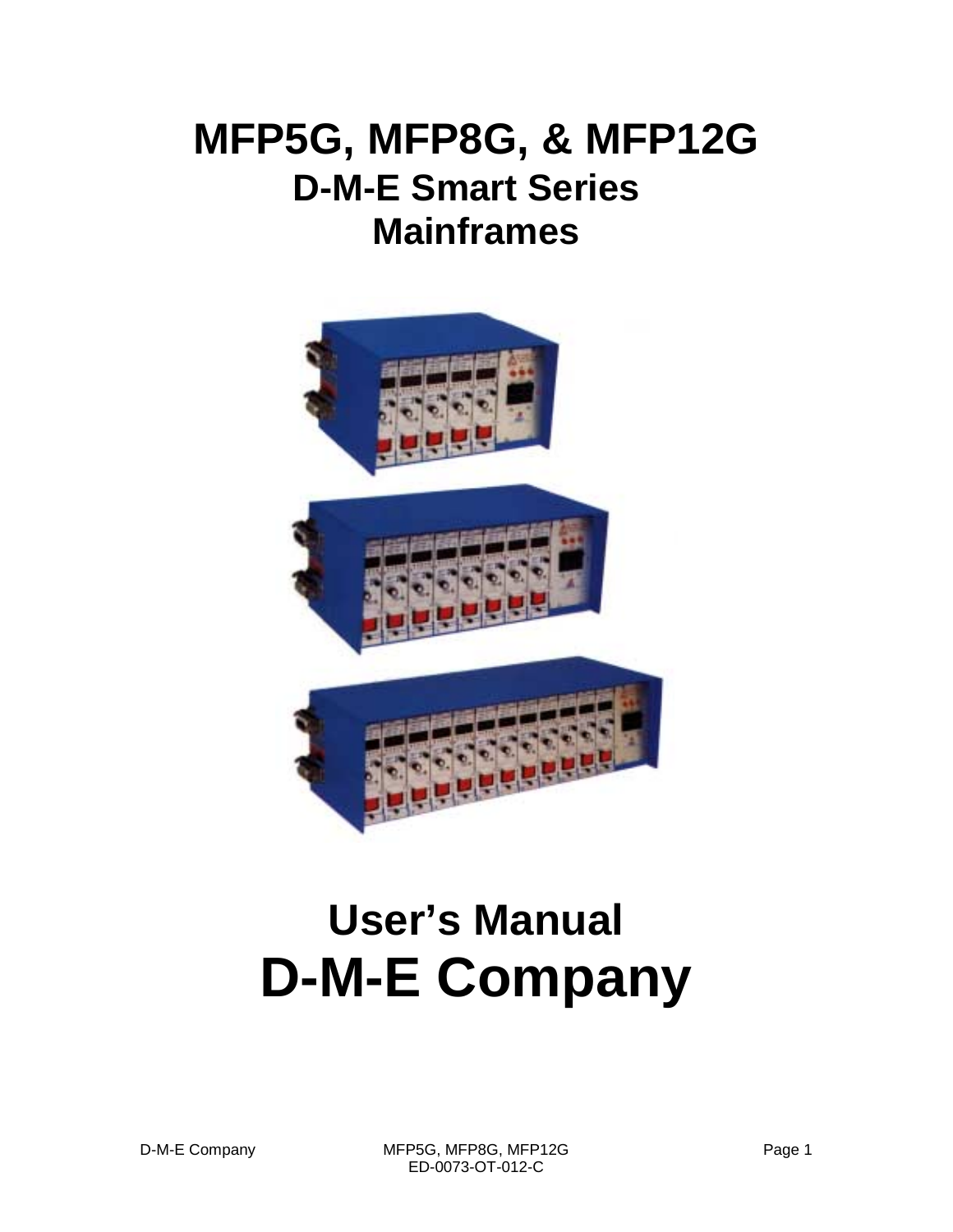Copyright © D-M-E Company 1999. All rights reserved.

D-M-E Company products are covered by USA and foreign patents, issued and pending. Information in this publication supersedes that in all previously published material. Specifications and any changes are reserved.

Printed in the United States of America

**D-M-E Company 29111 Stephenson Highway Madison Heights, MI 48071**

D-M-E Company and D-M-E are registered trademarks of D-M-E Company.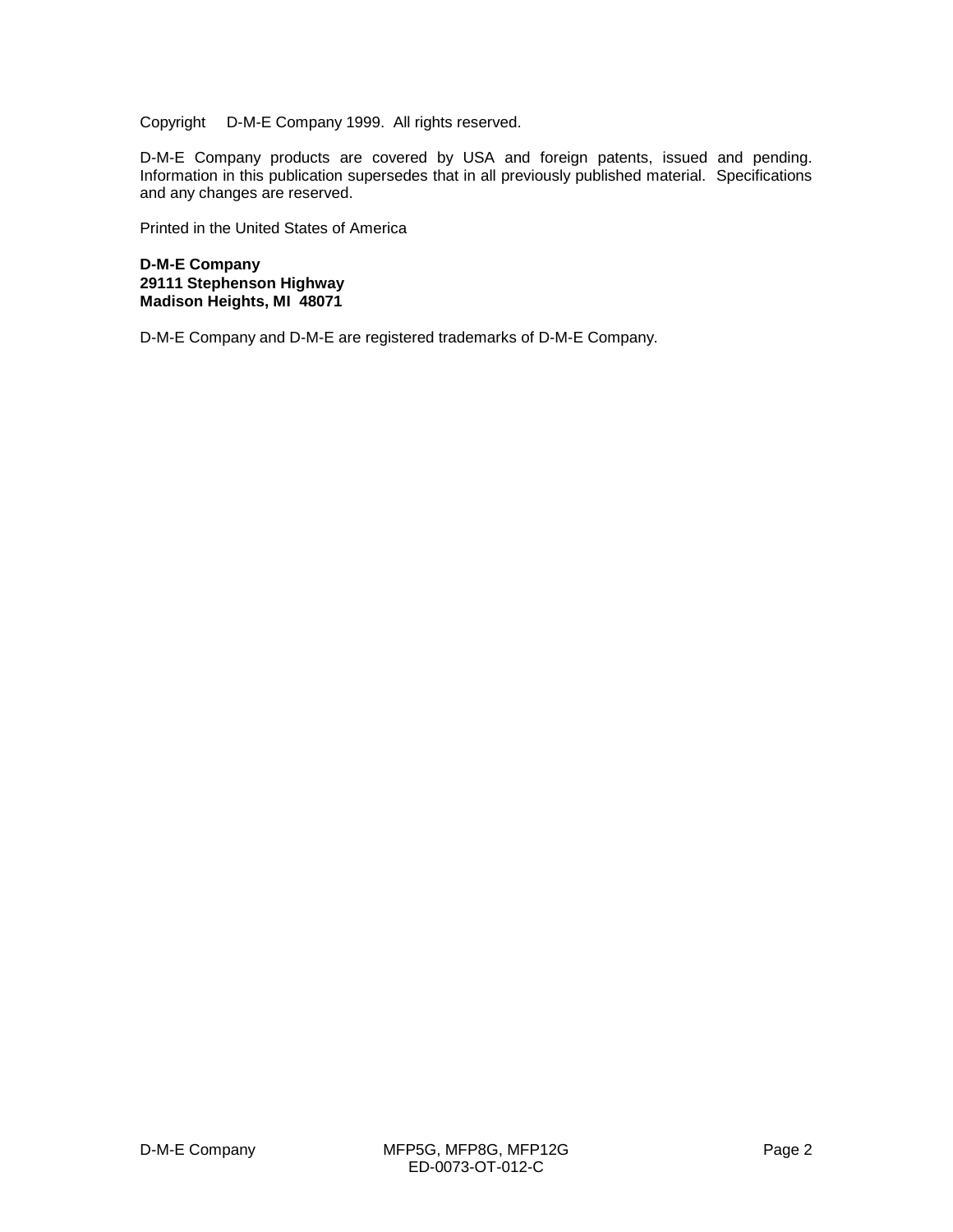#### **WARRANTY**

D-M-E Company warrants that this product will be free from defects in materials and workmanship for a period of one (1) year from the date of shipment. If any such product proves defective during this warranty period, D-M-E Company, at its option, either will repair the defective product without charge for parts and labor, or will provide a replacement in exchange for the defective product.

This warranty shall not apply to any defect, failure or damage caused by improper use or improper or inadequate maintenance and care. D-M-E Company shall not be obligated to furnish service under this warranty a) to repair damage resulting from attempts by personnel other than D-M-E Company representatives to repair or service the product; b) to repair damage resulting from improper use or connection to incompatible equipment; or c) to service a product that has been modified or integrated with other products when the effect of such modification or integration increases the time or difficulty of servicing the product.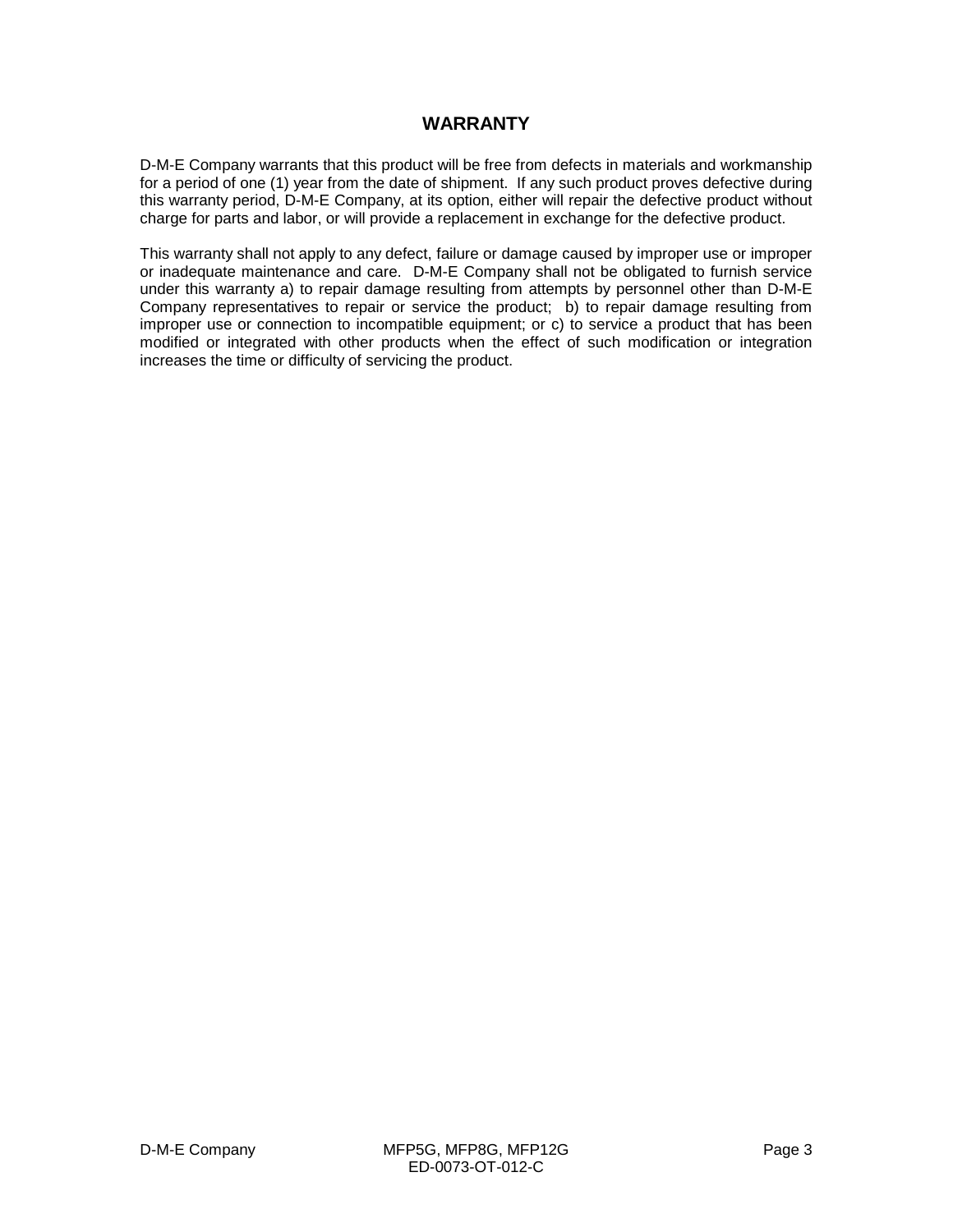#### **SAFETY**

D-M-E Company products have been designed to be safe and simple to operate. As with any electronic equipment, you must observe standard safety procedures to protect both yourself and the equipment.

#### **To Prevent Injuries:**

- To avoid electrical shock or fire hazard, do not apply voltage to a terminal that exceeds the range specified for that terminal.
- To avoid mechanical injury, electrical shock or fire hazard, do not operate this product with covers or panels removed.
- To avoid electrical shock or fire hazard, do not operate this product when wet.
- To avoid injury or fire hazard, do not operate this product in an explosive atmosphere.

#### **To Prevent Product Damage:**

• Do not operate this product from a power source that applies more than the voltages specified.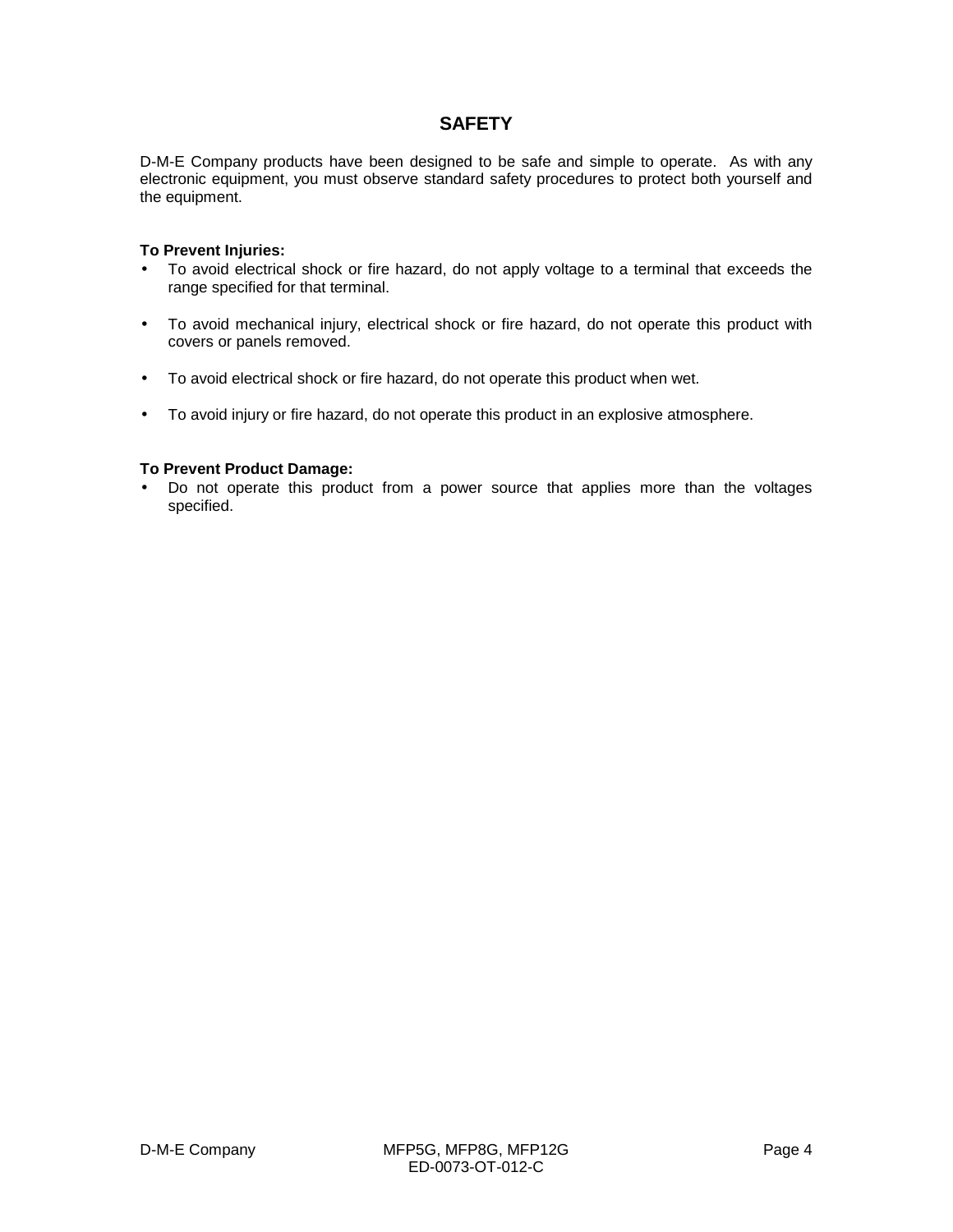# **D-M-E Smart Series Mainframes**

## **MFP5G, MFP8G, MFP12G**

#### **GENERAL DESCRIPTION**

This manual describes the installation, operation, servicing and safety procedures for the D-M-E Smart Series Mainframe.

The D-M-E Smart Series Mainframe is designed as a closed-loop power distribution and temperature controlling system. When it is used in conjunction with D-M-E temperature controls, this system provides the user with premier temperature control capabilities. D-M-E offers several different types of temperature control modules to every budget. These types of temperature controls provide the operator with superb operator interface, ease of use, and simplicity.

The power output connector and the thermocouple input connector, located on the left side of the unit, are designed to maximize the power output capabilities of this temperature control system. It is designed to deliver 15 amps of current, which will support the needs of most situations.



**Figure 1 - Power Connector (Bottom) & Thermocouple Connector (Top)**

This unit also has a built-in cooling fan, a circuit breaker and power input terminal block (see figure 3), making interface easy. Neon indicators illuminate advising that power is on (see figure 4).

#### **FEATURES**

Each mainframe is constructed with heavyduty steel framework and includes a built-in cooling fan, connectors for control modules, multi-pin power output connector, and a multi-pin thermocouple input connector for interfacing with your mold. Interfacing is accomplished through a power output cable and a thermocouple input cable for each frame. D-M-E can also supply special temperature control systems to meet your special requirements.

Mainframes can be equipped with a communications strip that allow temperature control modules to communicate with a TAS-05-02 or a CIM-01-02 module. This communication strip employs a serial communications link which is used to receive and transmit data between the temperature control modules and various accessory modules. This communications link can also interface with various host computers for control and monitoring purposes via the CIM-01-02 module. This communication feature is accomplished through a communications motherboard (strip) which is mounted on the mainframe connector mounting plate just above the edge card connectors. Although the features and communications capability will be continually added to and upgraded, the communications scheme and hardware will remain constant. This communications strip is optionally installed at the factory. Notice that each zone in the mainframe has its own discrete address. With the address scheme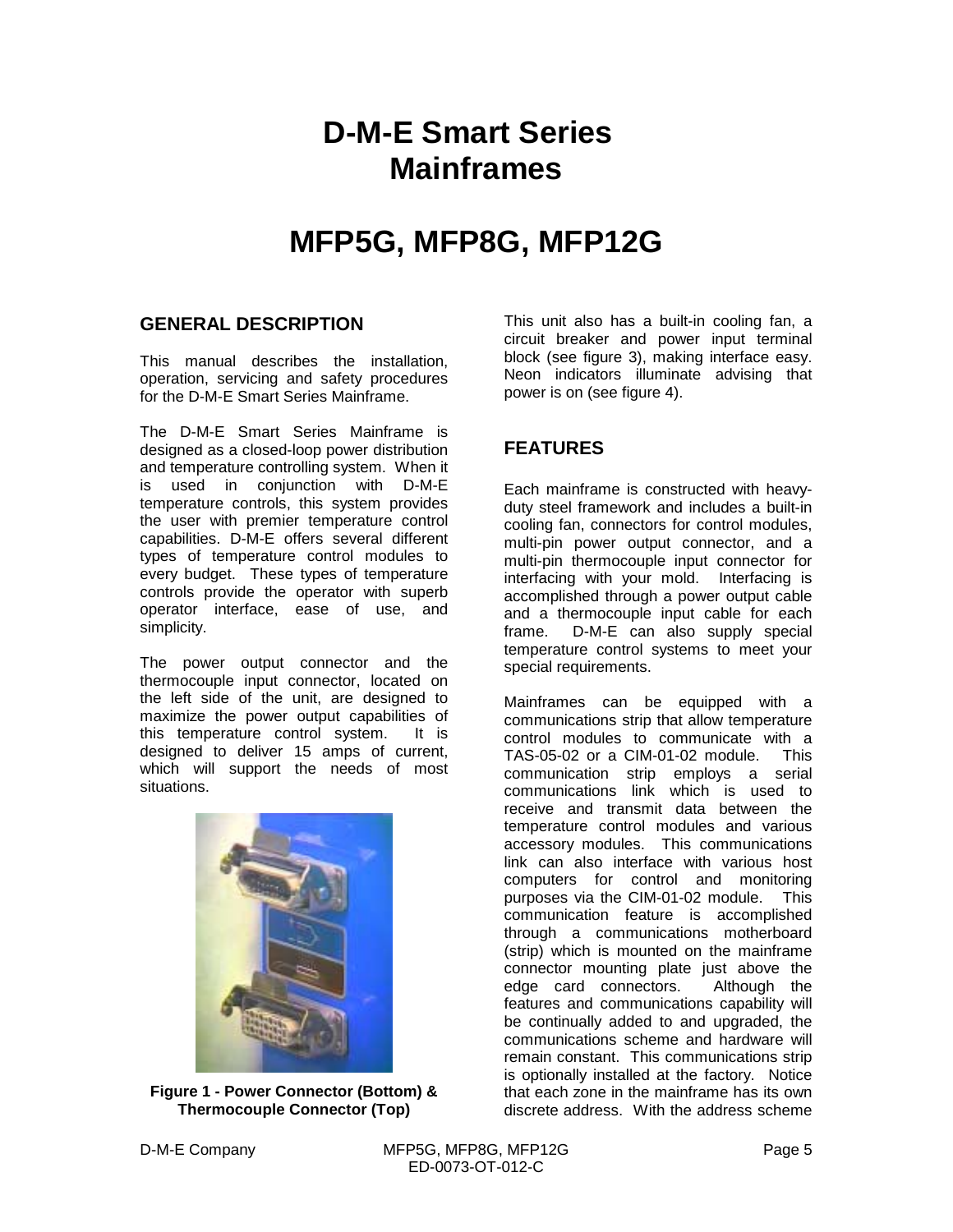used, it is possible to have up to 64 discrete addresses. Addressing is accomplished by cutting the solder links in the address lines, located on the rear of the communications strip. When a link is cut, it represents a binary 1; when it is not cut, it represents a binary 0. The standard numbering scheme is as follows: Looking at the back of the motherboard, we start at the extreme right with zone #1 which is coded in binary as "0001". Moving to the left, zone #2 is coded "0010" and zone #3 is "0011". etc., up through binary #63, with the 64th zone being coded binary "0000".

#### **WORLDWIDE WIRING CAPABILITIES**

Unless otherwise specified, all Smart Series mainframes will be supplied to accept 240 VAC, 3 phase, 4 wire, input power. Wiring diagrams included in this manual are also located on the back panel of the mainframe. Wiring diagrams illustrate the variety of other voltage, phase and load balancing arrangements possible (such as 380-415 VAC, 3 phase; 208-240 VAC, single phase; and 110-120 VAC, single phase). These wiring adjustments can be performed in the field to suit the requirements of the application. Or, if specified at the time of original order, D-M-E will supply the mainframe configured to suit your input power application requirements.

#### **UNPACKING AND INSPECTION**

- 1. After unpacking, inspect your mainframe and check for any damage that may have occurred during shipment.
- 2. Check the circuit breaker disconnect and neon phase voltage indicators for damage.
- 3. Check for proper operation of circuit breaker by flipping breaker on and off with no voltage applied.
- 4. Check power output connector and thermocouple input connector for any physical damage.

5. Check AC input power wiring. The power input diagram is located on the back panel of the mainframe. This diagram indicates the input voltage configuration that was prewired at the factory. Make sure it matches what you ordered.

#### **SAFETY**

**SERVICE AND INSTALLATION OF THIS EQUIPMENT SHOULD ONLY BE PERFORMED BY QUALIFIED SERVICE PERSONNEL FAMILIAR WITH HIGH VOLTAGE ELECTRICAL CIRCUITS.**

#### **NOTE: ALL NATIONAL AND LOCAL ELECTRICAL CODES MUST BE FOLLOWED WHEN CONNECTING THIS EQUIPMENT.**

**WARNING:** When connecting AC power input cable, it is necessary to remove the mainframe back panel. Do not apply power to this cable or the unit when the back panel is removed.

**DANGER:** Do not connect AC power input cord to your in-plant power distribution system until mainframe back panel is securely in place.

**DANGER:** Do not attempt to insert low voltage modules into high voltage zones. Certain catastrophic failure of the module and possible injury to humans in the area may result.

**DANGER:** Do not attempt to defeat the rejection scheme on low voltage modules as certain catastrophic failure of the module and possible injury to humans in the area may result. Do not remove the rejection rod on the module. (See figure 2)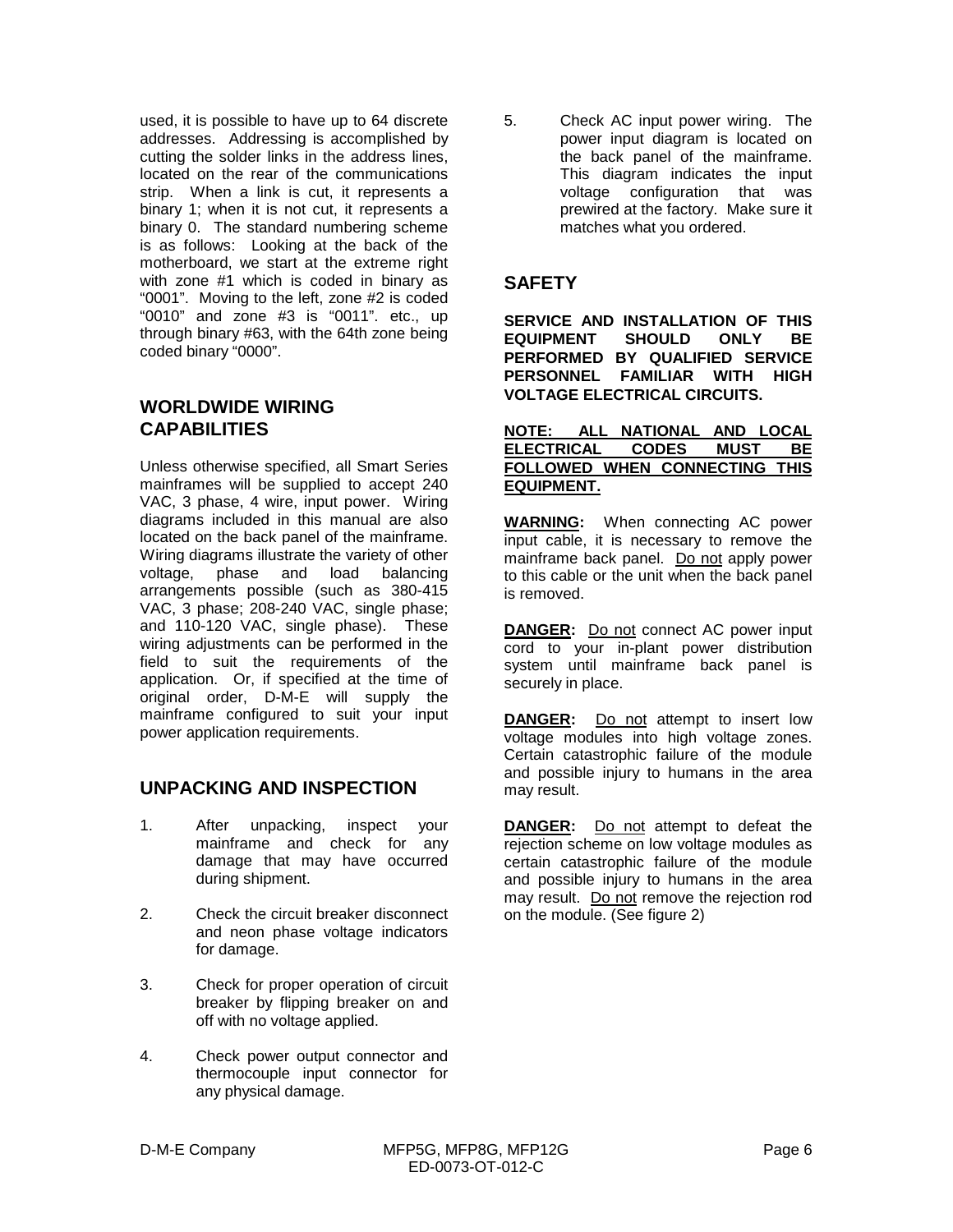# **Rejection Rod** Do Not Remove

**Figure 2 - Rejection Rod on Low Voltage Modules (Do Not Remove)**

#### **DANGER - HIGH VOLTAGE**

If it becomes necessary to service this equipment after AC input connections are complete, make sure that your in-plant disconnect mechanism is in the "OFF" position and is secured in the "OFF" position by a padlock or other means provided by the manufacturer of the disconnect mechanism. A **"LOCK-OUT"** mechanism is recommended to prevent power from being accidentally turned-on.

#### **INSTALLATION**

- 1. You are installing a piece of electronic equipment which is delicate and should not be subjected to any physical or environmental abuse. Select a cool, dry, wellventilated, environmentally clean location, away from heat, moisture and liquid carrying lines, i.e.: water cooling hoses, hydraulic hoses, etc.
- 2. Mainframes are shipped from the factory pre-wired for 240 VAC, 3 phase. Other voltage configurations are available on request (e.g. 240 VAC, single phase; 120 VAC. single phase).
- 3. Select the supply line input wire size according to national and local electrical codes. Refer to mainframe serial number label for

amperage rating of circuit breaker in your mainframe.

- a) Remove mainframe back panel by removing screws around the perimeter of the panel.
- b) Insert input cable through access hole provided on the right side of the mainframe.
- 4. Connect your AC input cord to the input terminal block as shown on the rear panel, for the input voltage configuration you are attaching to.



**Figure 3 - Power Input Terminal Block**

- a) **WARNING:** Make sure that the chassis has been earth grounded before applying power.
- b) Take up excess slack in cable and secure with strain relief clamp provided on outside of cabinet.
- 5. If it becomes necessary to change to a voltage configuration other than what the system was prewired for at the factory, it will be necessary to follow the following instructions:
	- a) For 208-240 VAC, 3 phase, refer to Figure 16.
	- b) For 380-415 VAC, 3 phase, refer to Figure 17.
	- c) For 240 VAC, single phase, refer to Figure 18.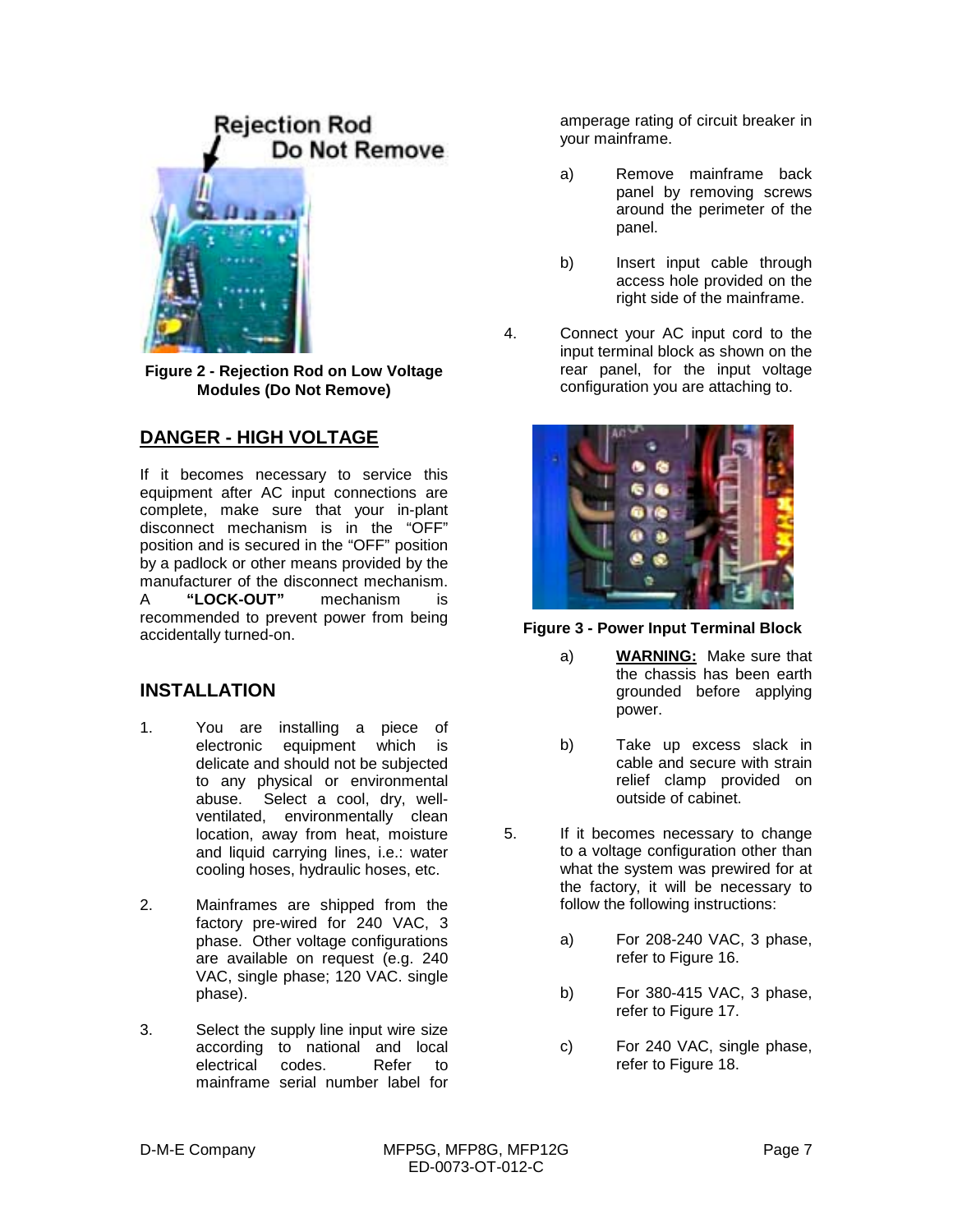- d) For 120 VAC, signal phase, refer to Figure 19.
- 6. Make sure mainframe back panel is securely in place before connecting power to mainframe.
- 7. Route AC input cable to a branch circuit (service) disconnect switch and attach leads to fused side of switch. Be sure ground lead is attached to a good earth ground.
- 8. Where required, insert appropriate fuses in fused disconnect box.
- 9. Connect power & thermocouple cables to mainframe and mold.
- 10. Refer to Module Specifications sheets supplied with module for front panel controls and module operation for the specific module being used.

#### **WARNING: BEFORE APPLYING POWER, MAKE SURE ALL NATIONAL AND LOCAL ELECTRICAL CODES HAVE BEEN FOLLOWED AND ALL SAFETY PRECAUTIONS ARE TAKEN.**

**IMPORTANT:** For mold wiring and heater connection information, refer to mold connector wiring diagram.

#### **OUTPUT CURRENT LIMITATIONS**

Each Smart Series mainframe is equipped with a three-pole, fast-acting 50 amp magnetic circuit breaker, (see figure 4). This circuit breaker limits the maximum input and output current of the mainframe and protects the mainframe internal wiring. The output current limitation for each frame is determined by the size of the circuit breaker in the mainframe.

An optional Current Voltage Monitor is available. It monitors line voltages or the current of a particular zone (see figure 4).

WARNING: Before inserting or removing any modules from the mainframe, turn the power "OFF" by flipping the circuit breaker

handle to the "OFF" position. Otherwise, certain module damage will occur.





**Figure 4 - Current Voltage Monitor (Optional - Top) & Standard Circuit Breaker Panel (Bottom)**

#### **MAINFRAME WIRING**

Provided in this booklet, (Figure 23), is a schematic diagram of a standard 12 zone mainframe. Connectors J1 through J12 in a 12 zone mainframe, J1 through J8 in an 8 zone mainframe, and J1 through J5 in a 5 zone mainframe, are the module edge card connectors shown with their respective interconnections. Refer to edge connector for printed circuit board connections (see figure 5). Note that the AC input power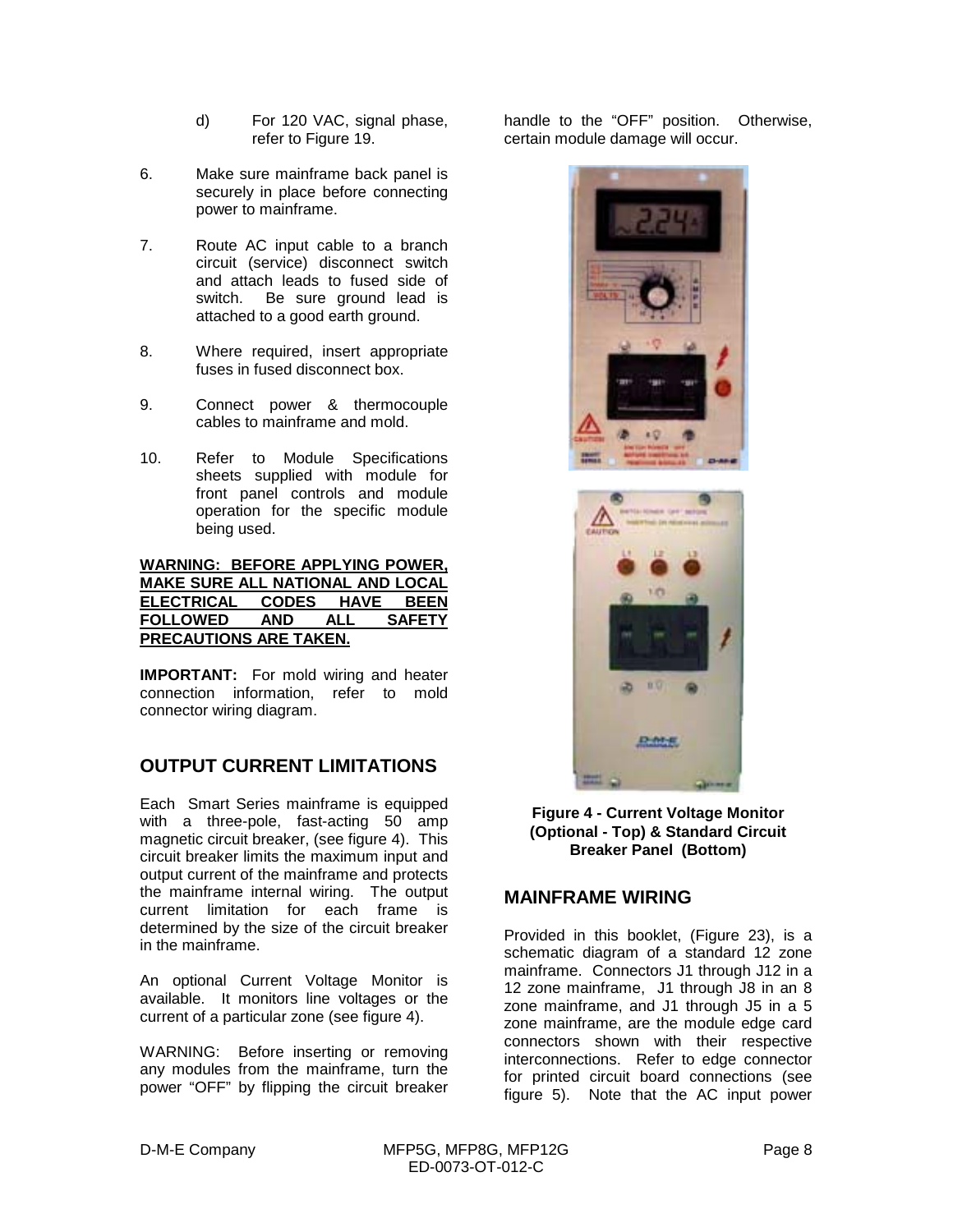contact #6 and #7 on the edge card connector are specifically designated for 240 VAC in zones 1 through 12.

The module output power is connected to the mainframe power output connector, located on the left side of the mainframe, via contact #4 and #5 of the edge card connector.



#### **Figure 5 - Rear View of Edge Card Connector**

Thermocouple (T/C) input is accomplished by connecting the cable to the thermocouple input connector located on the left side of the mainframe. The T/C signal is attached to the appropriate module via T/C extension wires connecting the T/C input connector to contacts #1 and #2 on the appropriate module edge card connector. Refer to figure 5, and note that thermocouples are connected to contact #1 which is positive (white wire) and contact #2 which is negative (red wire). A schematic of the mainframe power output connector as well as the thermocouple input connector is also provided in this booklet (see Figure 23).

Altering the wiring in the rear cabinet to configure the mainframe for a different voltage or phasing situation is accomplished by using "Push-On" terminals. These terminals provide a fast and easy method for

configuring the mainframe for alternate wiring configurations that can be easily adjusted in the field (see figure 6).

#### **PIN ASSIGNMENTS OF THE EDGE CARD CONNECTOR:**

Please refer to figure 5 for location of pins.

- **Pin 1** From Thermocouple Positive (+)
- **Pin 2** From Thermocouple Negative (-)
- **Pin 3** (not used)
- **Pin 4** To Heater Load
- **Pin 5** To Heater Load
- **Pin 6** From Applied Line Voltage
- **Pin 7** From Applied Line Voltage
- **Pin 8** From Earth Ground



**Figure 6 - "Push-On" Terminals**

#### **TEMPERATURE CONTROL SYSTEM CONSIDERATIONS:**

There are many factors to consider when employing a temperature control system. All power requirements should be examined to make sure that the control system is matched to the heaters that are intended to be controlled: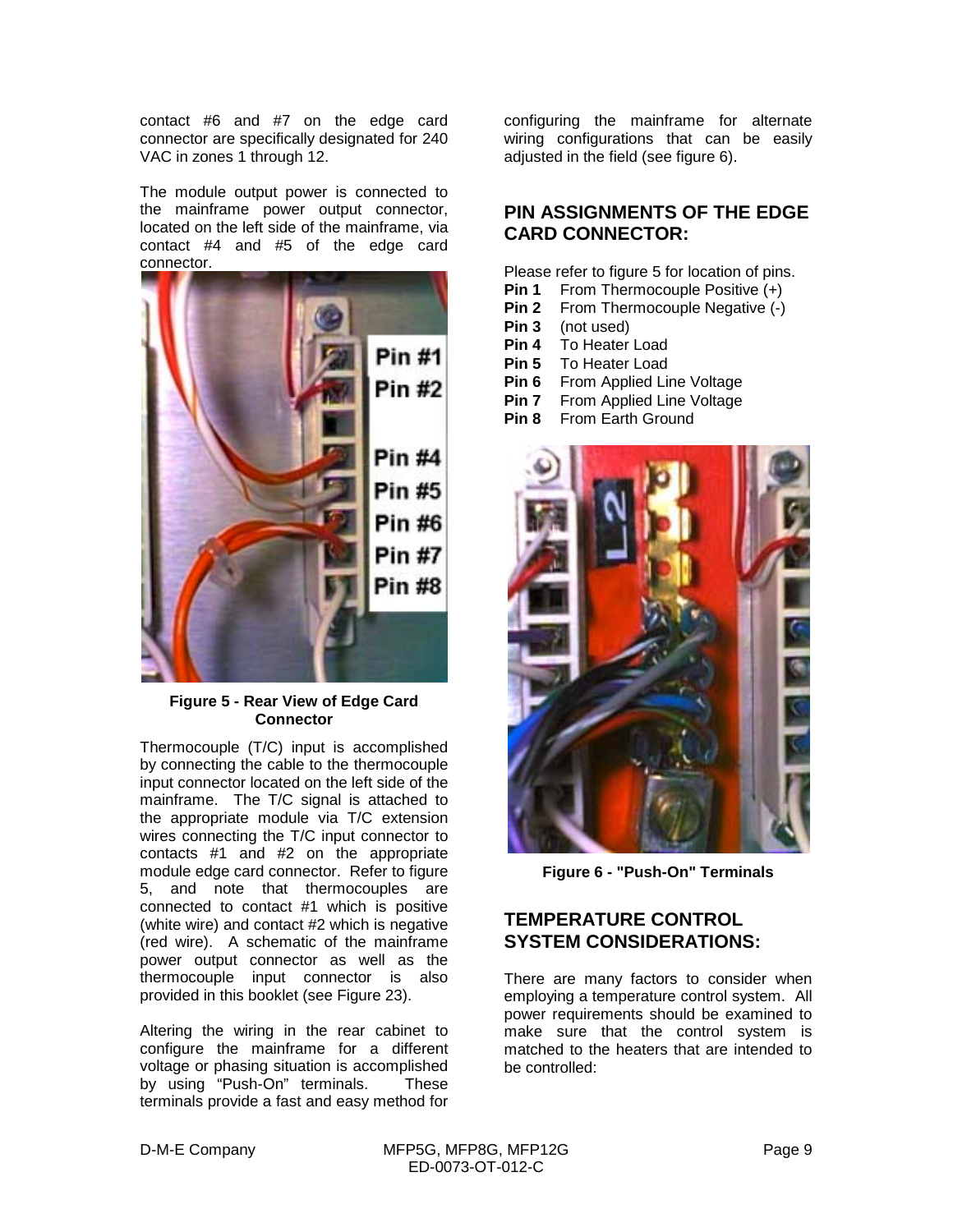- 1. Are the heaters 240 VAC or 120 VAC?
- 2. What is the wattage of the heater? Is the module's output amperage capability adequate for the heater to be controlled?
- 3. Is the control system sized adequately for all heaters that need to be controlled?
- 4. Is the input power three phase or single phase?
- 5. Does the wiring configuration of the mainframe match the power distribution system that is to be used?

#### **TEMPERATURE CONTROL THEORY CONSIDERATIONS:**

In any temperature control system, it is important to minimize the lag time between the heat source (heater) and the heat sensor (thermocouple). The lag time is the time it takes for the heat to travel from the heater to the thermocouple. It is very important to keep the physical distance between the heater and the thermocouple at an absolute minimum. Best results are obtained when the heater and thermocouple are in an integral unit, such as D-M-E's "HCTC" series heaters. The greater the distance between heater and sensor (thermocouple), the greater the control error and difficulty.

Make sure that the heater to be used has adequate power (wattage) to elevate the material to be heated to the desired temperature.

If you have any questions or require additional information, contact your local D-M-E representative.

#### **CONNECTORS AND CABLES:**

D-M-E inventories standard mold power cables and standard thermocouple cables that interface with 5, 8 or 12 zone mainframes. They are available in 10 or 20 foot lengths, or special lengths on request.

#### **TERMINAL MOUNTING BOXES:**

D-M-E also inventories terminal mounting boxes to provide an easy and economical method of mounting the power / thermocouple connectors on the mold.

#### **TRANSFORMER KITS:**

D-M-E inventories three standard sizes of step-down transformers: 6, 9 and 15 KVA. Each transformer steps voltage down from 480 VAC, 3 phase, to 240 VAC, 3 phase, in 6, 9 and 15 KVA ratings. Other transformer sizes are also available on special request.

#### **ACCESSORIES TO COMPLETE YOUR MOLD DESIGN:**

To complete your temperature control system, the following accessories are suggested:

Mold power input connectors and panel mount base, (see below).



| <b>Figure 7 - Mold Power Input Connector</b> |
|----------------------------------------------|
| (PIC Type)                                   |

| <b>NUMBER</b><br><b>OF ZONES</b> | <b>CATALOG</b><br><b>NUMBER</b> |
|----------------------------------|---------------------------------|
| 5                                | PIC5G                           |
| 8                                | PIC8G                           |
| 12                               | PIC <sub>12G</sub>              |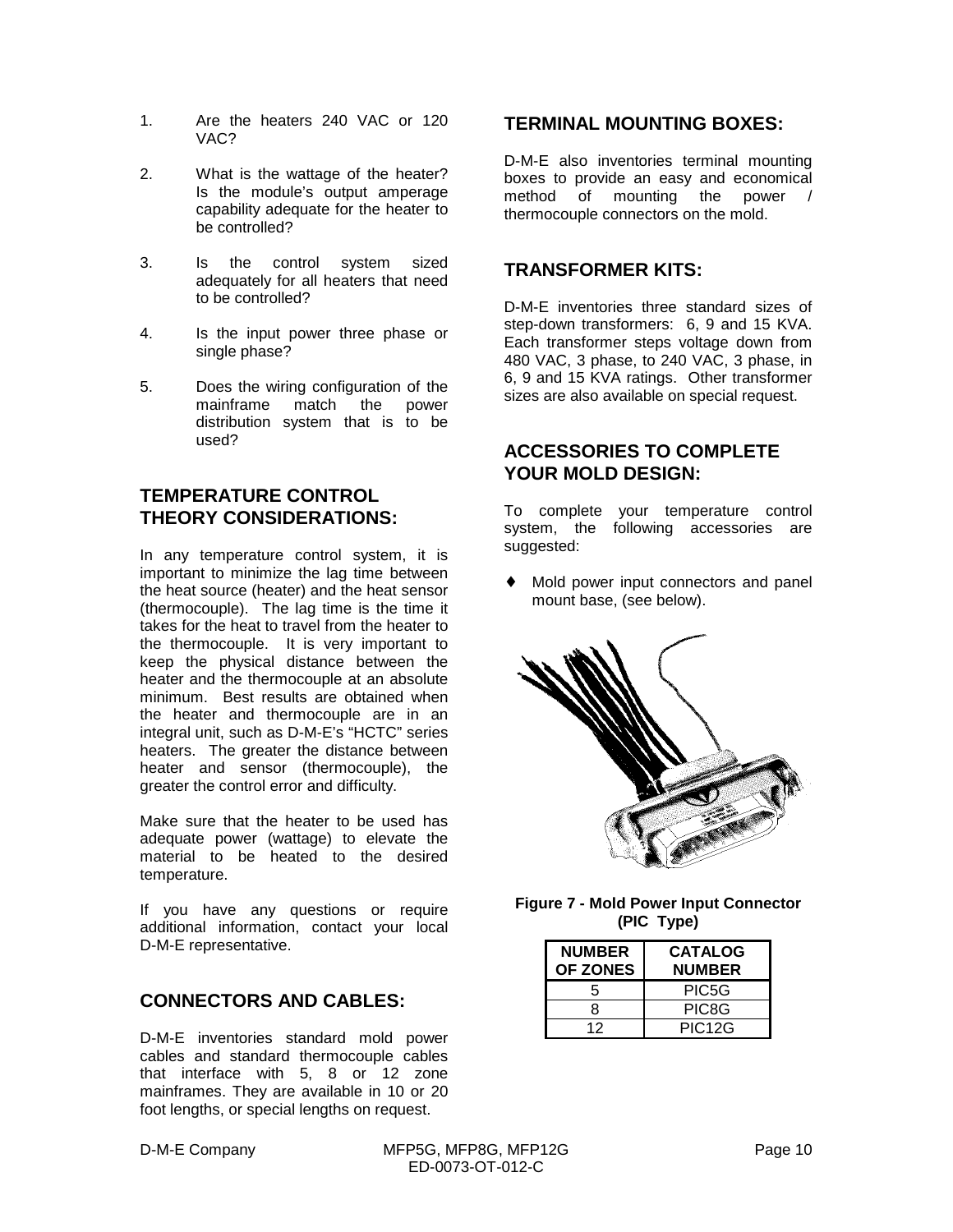♦ Mold thermocouple output connectors and panel mount base, (see below).



**Figure 8 - Mold Thermocouple Connector (MTC Type)**

| <b>NUMBER</b><br><b>OF ZONES</b> | <b>CATALOG</b><br><b>NUMBER</b> |
|----------------------------------|---------------------------------|
| 5                                | MTC5G                           |
| 8                                | MTC8G                           |
| 12                               | MTC12G                          |

• Terminal mounting box, (see below).



**Figure 9 - Terminal Mounting Box (Combo Box Shown)**

| <b>CATALOG</b><br><b>NUMBER</b> | "X"   | "Υ"    |  |
|---------------------------------|-------|--------|--|
| <b>MOLD POWER INPUT</b>         |       |        |  |
| PIC512TBG                       | 4.250 | 4.875  |  |
| <b>MOLD THERMOCOUPLE OUTPUT</b> |       |        |  |
| MTC5TBG                         | 4.250 | 4.875  |  |
| MTC8TBG                         | 4.990 | 5.614  |  |
| MTC12TBG                        | 6.052 | 6.676  |  |
| <b>COMBO POWER/THERMOCOUPLE</b> |       |        |  |
| PTC5TBG                         | 8.031 | 8.655  |  |
| PTC8TBG                         | 8.843 | 9.467  |  |
| PTC12TBG                        | 9.906 | 10.530 |  |

**TERMINAL MOUNTING BOXES** 



NOTE: Overall dimensions shown include allowances for hardware (assembly screws) but not connectors.

#### **Figure 10 - Terminal Mounting Box (Mounting Dimensions)**

• Mold power cables in 10 foot or 20 foot lengths (see below). A schematic diagram of these cables is shown in Figure 24.



#### **Figure 11 - Mold Power Cable**

|                    | 10 FOOT                     | <b>20 FOOT</b>   |  |
|--------------------|-----------------------------|------------------|--|
|                    | <b>LONG</b>                 | <b>LONG</b>      |  |
| <b>NUMBER</b>      | <b>CATALOG</b>              | <b>CATALOG</b>   |  |
| <b>OF ZONES</b>    | <b>NUMBER</b>               | <b>NUMBER</b>    |  |
| 5                  | MPC5C10G                    | MPC5C20G         |  |
| 8                  | MPC8C10G                    | MPC8C20G         |  |
| 12                 | <b>MPC12C10G</b>            | <b>MPC12C20G</b> |  |
| <b>REPAIR KITS</b> |                             |                  |  |
|                    |                             | <b>CATALOG</b>   |  |
| <b>DESCRIPTION</b> |                             | <b>NUMBER</b>    |  |
|                    |                             |                  |  |
|                    | <b>MOLD END KIT FOR 10</b>  |                  |  |
|                    | OR 15 AMP (FEMALE)          | CKPF112BG        |  |
|                    | <b>FRAME END KIT FOR 10</b> |                  |  |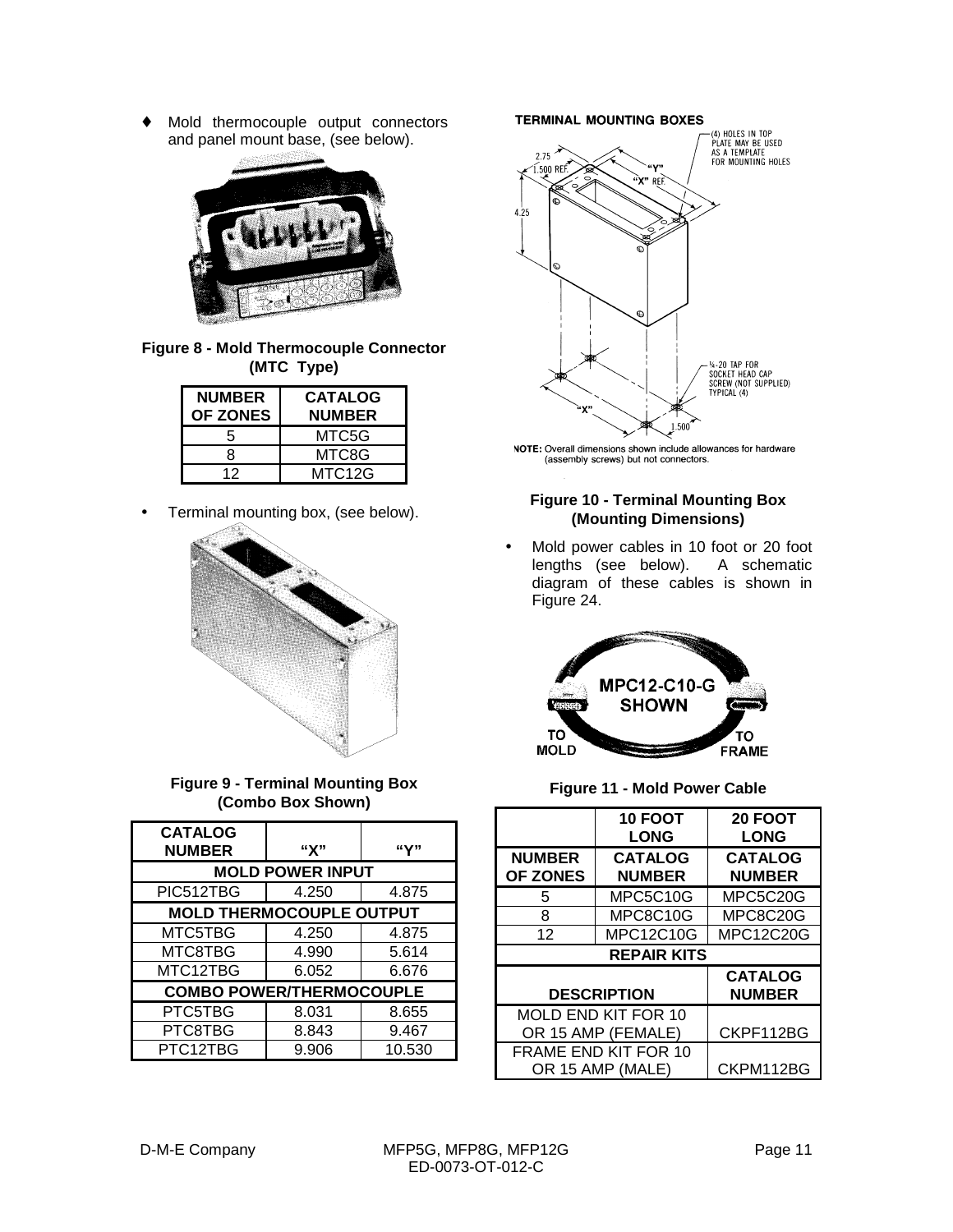♦ Thermocouple cables in 10 foot or 20 foot lengths (see below). A schematic diagram of these cables is shown in Figure 25.



**Figure 12 - Thermocouple Cable**

|                                         | <b>10 FOOT</b><br><b>LONG</b>               | <b>20 FOOT</b><br><b>LONG</b>   |
|-----------------------------------------|---------------------------------------------|---------------------------------|
| <b>NUMBER</b><br><b>OF ZONES</b>        | <b>CATALOG</b><br><b>NUMBER</b>             | <b>CATALOG</b><br><b>NUMBER</b> |
| 5                                       | <b>TC5C10G</b>                              | <b>TC5C20G</b>                  |
| 8                                       | <b>TC8C10G</b>                              | TC8C20G                         |
| 12                                      | <b>TC12C10G</b>                             | <b>TC12C20G</b>                 |
| <b>REPAIR KITS</b>                      |                                             |                                 |
|                                         | <b>DESCRIPTION</b>                          | <b>CATALOG</b><br><b>NUMBER</b> |
|                                         | <b>MOLD END KIT</b><br>5 ZONE (FEMALE)      | CKTF15G                         |
|                                         | <b>MOLD END KIT</b><br>8 ZONE (FEMALE)      | CKTF18G                         |
| <b>MOLD END KIT</b><br>12 ZONE (FEMALE) |                                             | CKTF112G                        |
|                                         | <b>FRAME END KIT</b><br>ALL FRAMES (FEMALE) | CKTF112AG                       |

- ♦ Temperature control modules. **NOTE: Temperature control modules are not included with this mainframe, they must be ordered separately.** One module is required for each zone of temperature control. Any of D-M-E's standard 15 Amp temperature controllers will operate in the mainframe.
- ♦ For safety considerations, all unused zones must be covered with blank panels. Use one D-M-E #MFBP-10G blank panel for every zone that is not used.

#### **REPLACEMENT PARTS:**

Replacement parts listed below:

| <b>CATALOG</b>    |                                                |
|-------------------|------------------------------------------------|
| <b>NUMBER</b>     | <b>DESCRIPTION</b>                             |
| SSS101            | #10-32 Set screw for                           |
|                   | protective shield                              |
| <b>MPS0005</b>    | Protective shield                              |
| <b>MPS0008</b>    | 5-zone<br>Protective shield                    |
|                   | 8-zone                                         |
| MPS0012           | Protective shield                              |
|                   | 12-zone                                        |
| CBD <sub>50</sub> | 50 amp                                         |
|                   | circuit breaker                                |
| CBD70             | 70 amp                                         |
|                   | circuit breaker                                |
| <b>PIN0114</b>    | Male pin for mold                              |
|                   | power input connectors                         |
|                   | PIC type (14 AWG)                              |
| <b>PIN0214</b>    | Female socket for                              |
|                   | mold power input                               |
|                   | connectors PIC type                            |
| PIN0116           | (14 AWG)                                       |
|                   | Male pin for mold<br>power input connectors    |
|                   | PIC type (16 AWG)                              |
| PIN0216           | Female socket for                              |
|                   | mold power input                               |
|                   | connectors PIC type                            |
|                   | (16 AWG)                                       |
| <b>PIN0120</b>    | Male pin for mold                              |
|                   | power input connectors                         |
|                   | PIC type (20 AWG)                              |
| <b>PIN0220</b>    | Female socket for                              |
|                   | mold power input                               |
|                   | connectors PIC type                            |
|                   | (20 AWG)                                       |
| <b>RPM0004</b>    | Amber neon light used                          |
|                   | on breaker panel                               |
| <b>RPM0044</b>    | Card guide                                     |
| <b>RPM0046</b>    | Replacement pins for                           |
| <b>RPM0047</b>    | edge card connector<br>Extraction tool for all |
|                   | PIC type (PINXXXX)                             |
|                   | connector pins                                 |
| RPM0048           | Extraction tool for edge                       |
|                   | card connector pins                            |
| <b>WHT1919</b>    | Crimp tool for PIC type                        |
|                   | (PINXXXX) pins                                 |
| MFBP10G           | Blank panel to cover                           |
|                   | unused zones                                   |
| <b>CKF312G</b>    | Edge card connector                            |
|                   | kit (connector & 7 pins)                       |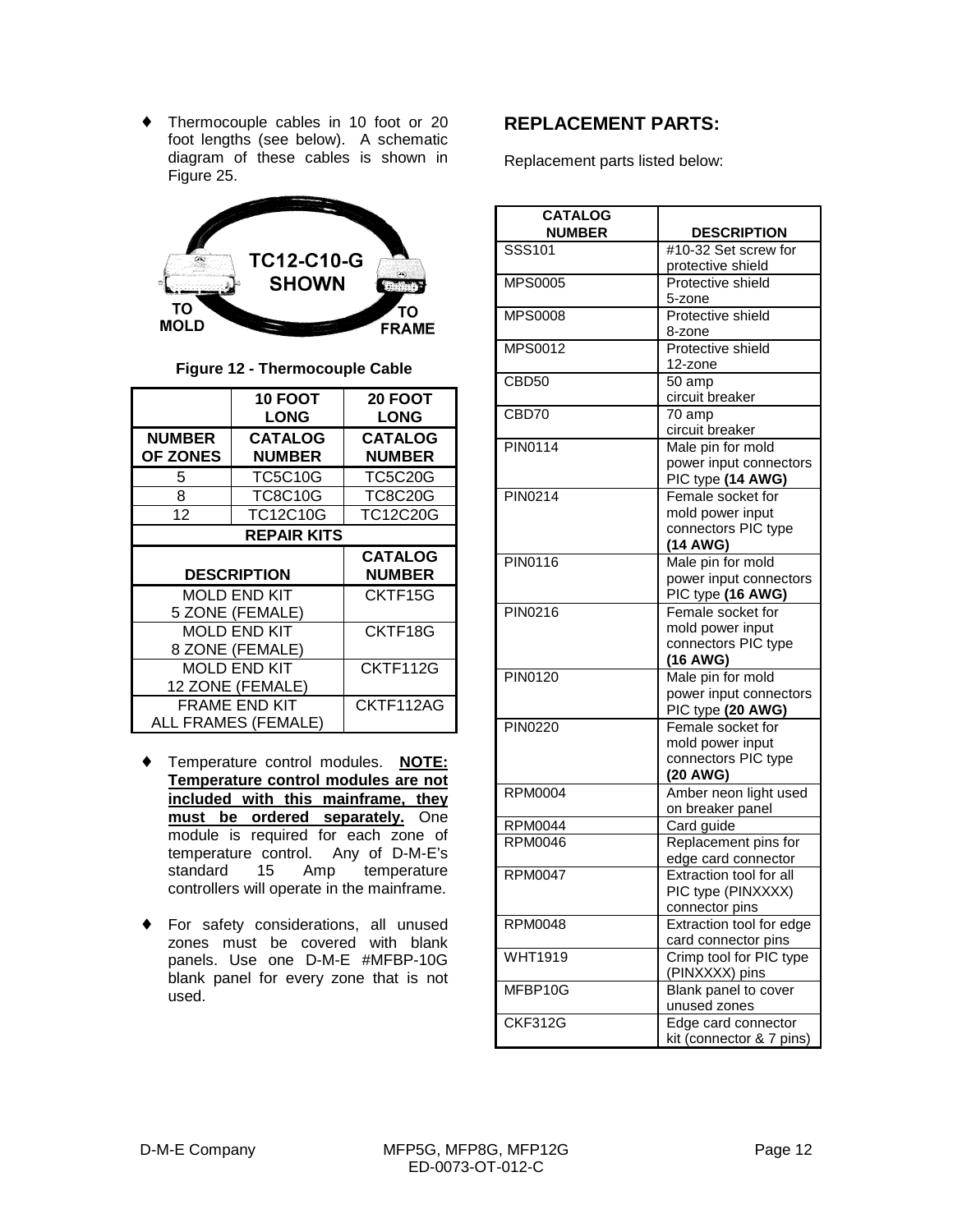

**Figure 13 - Edge Card Connector Kit, CKF312G (includes pins). Use RPM0046 to order pins separately.**

#### **TROUBLESHOOTING:**

If the fuses in a module clear upon initial power up, the heater output(s) are probably grounded.

#### **FAN & NEON FUSE BOARD:**

This board distributes power to the fan & neon lamps only. It is wired into the back of the mainframe where the wiring for the fans and neon lamps are attached to the terminal

strips on this board. **DO NOT WIRE CONTROL ZONES TO THIS BOARD**. Use exact replacement fuses.







**Figure 15 - Typical System Wiring Diagram**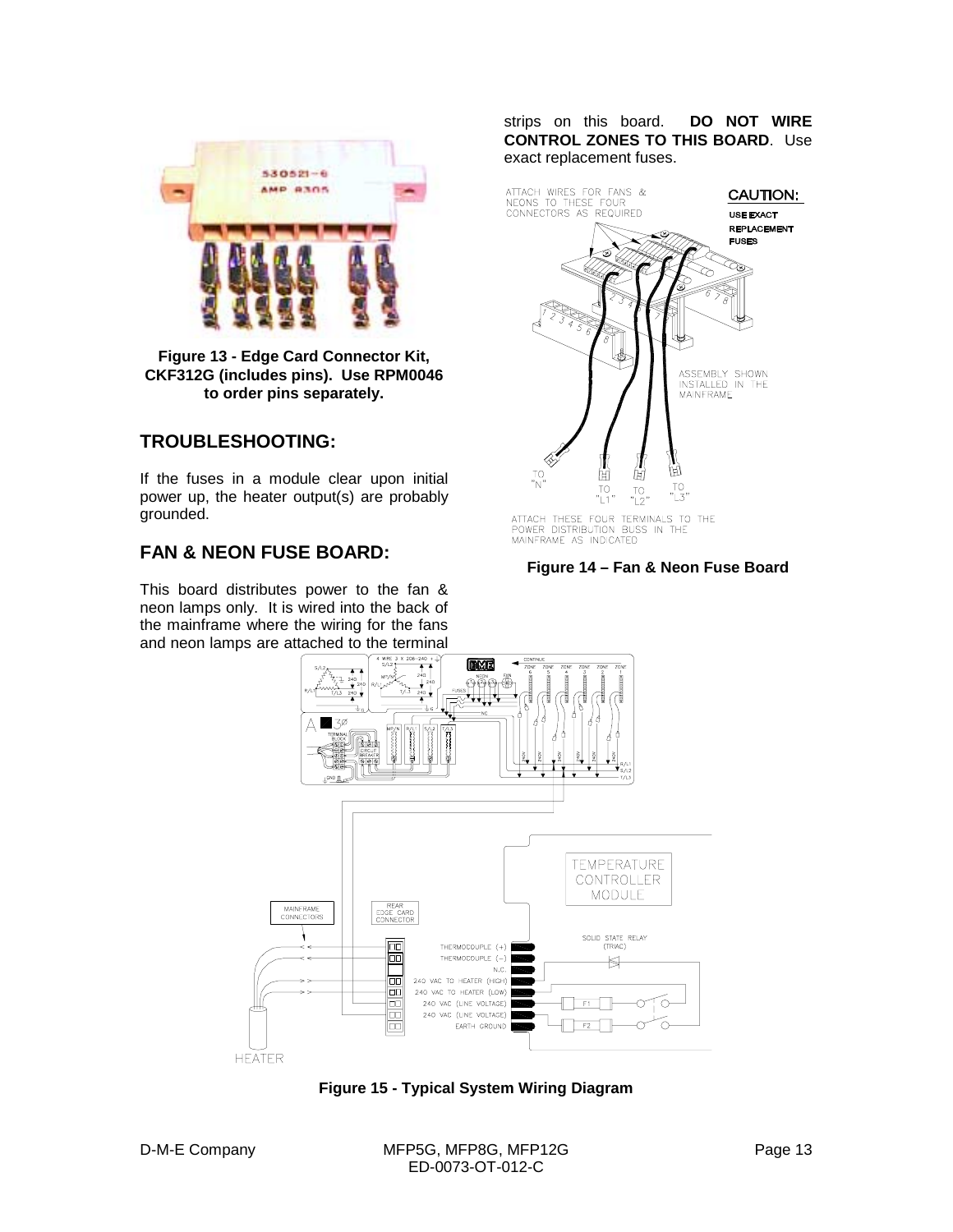

**Figure 16 - Back Panel Wiring, Diagram A**



**Figure 17 - Back Panel Wiring, Diagram B**



**Figure 18 - Back Panel Wiring, Diagram C**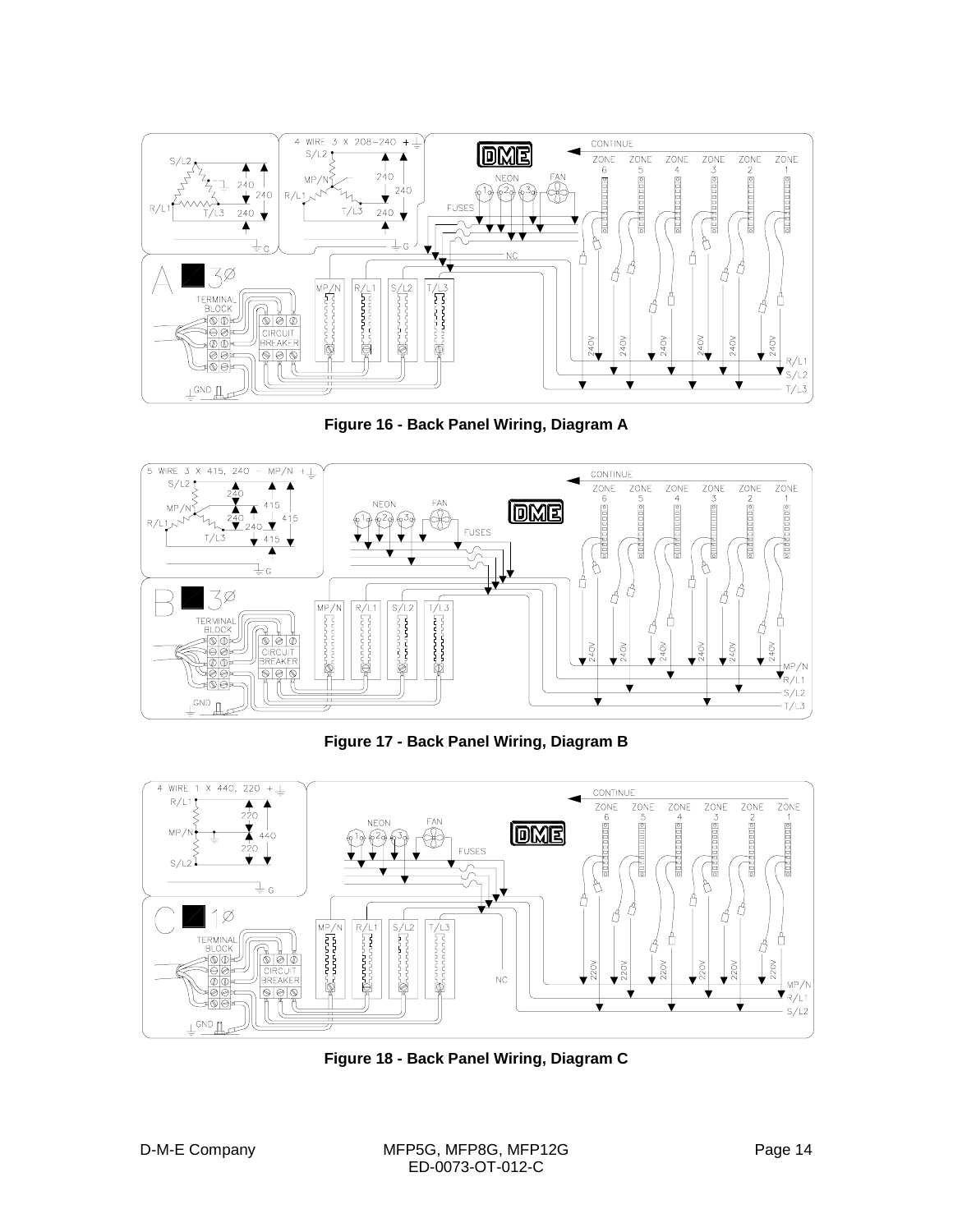

**Figure 19 - Back Panel Wiring, Diagram D**

## **EUROPEAN CONFORMITY (CE) REQUIREMENTS:**

DME mainframes are shipped with 3MM x 10MM screws that are to be used to secure DME modules to the mainframe for the purpose of satisfying CE requirements. When the modules are screwed down securely, they are considered to be CE certified (compliant). **NEVER REMOVE OR INSERT MODULES WHEN MAINFRAME CIRCUIT BREAKER POWER IS ON.**



**Figure 20 - European Communities Conformity Requirement**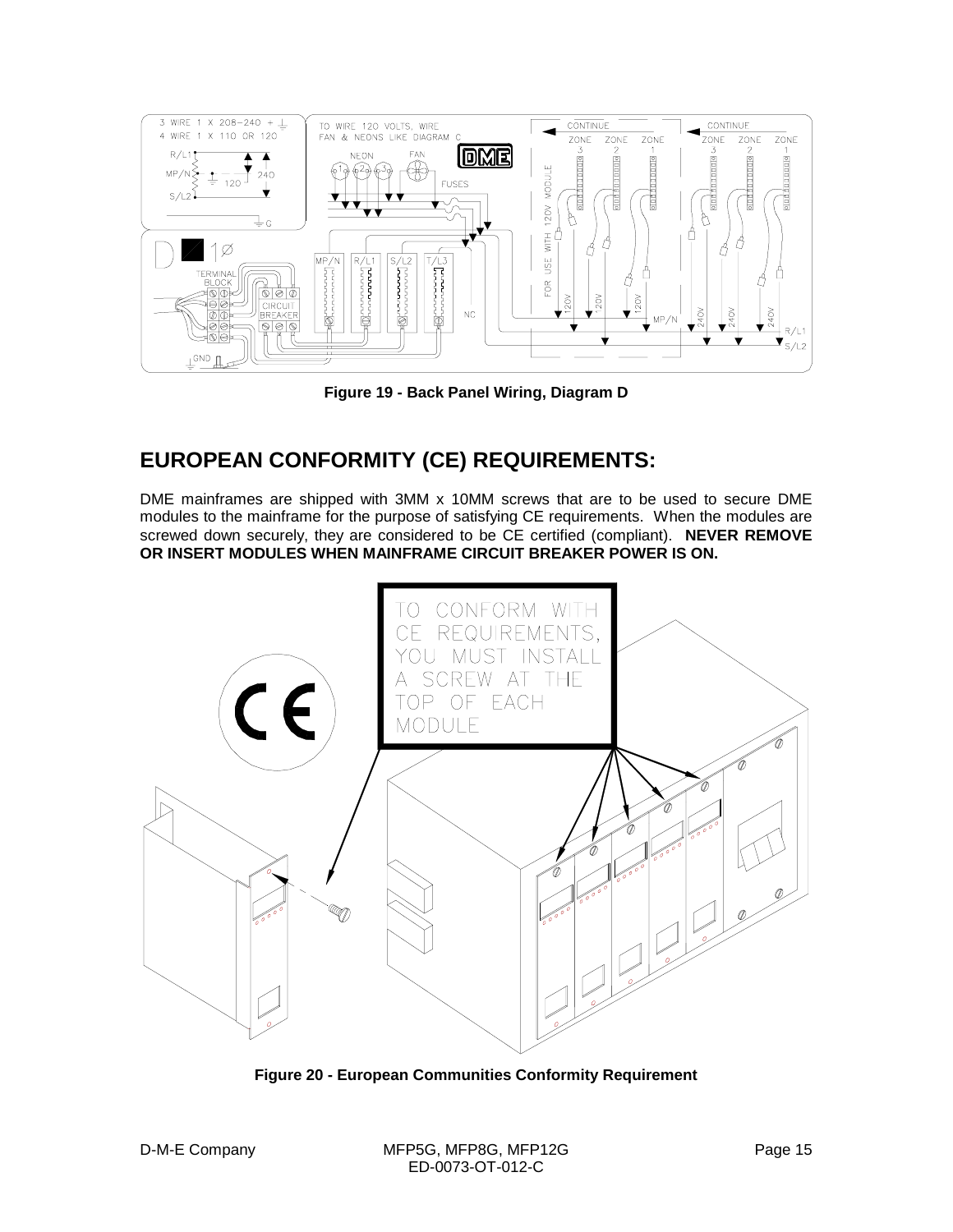

**Figure 21 - Mainframe Connector Wiring (5, 8, & 12 Zone Mainframes)**

က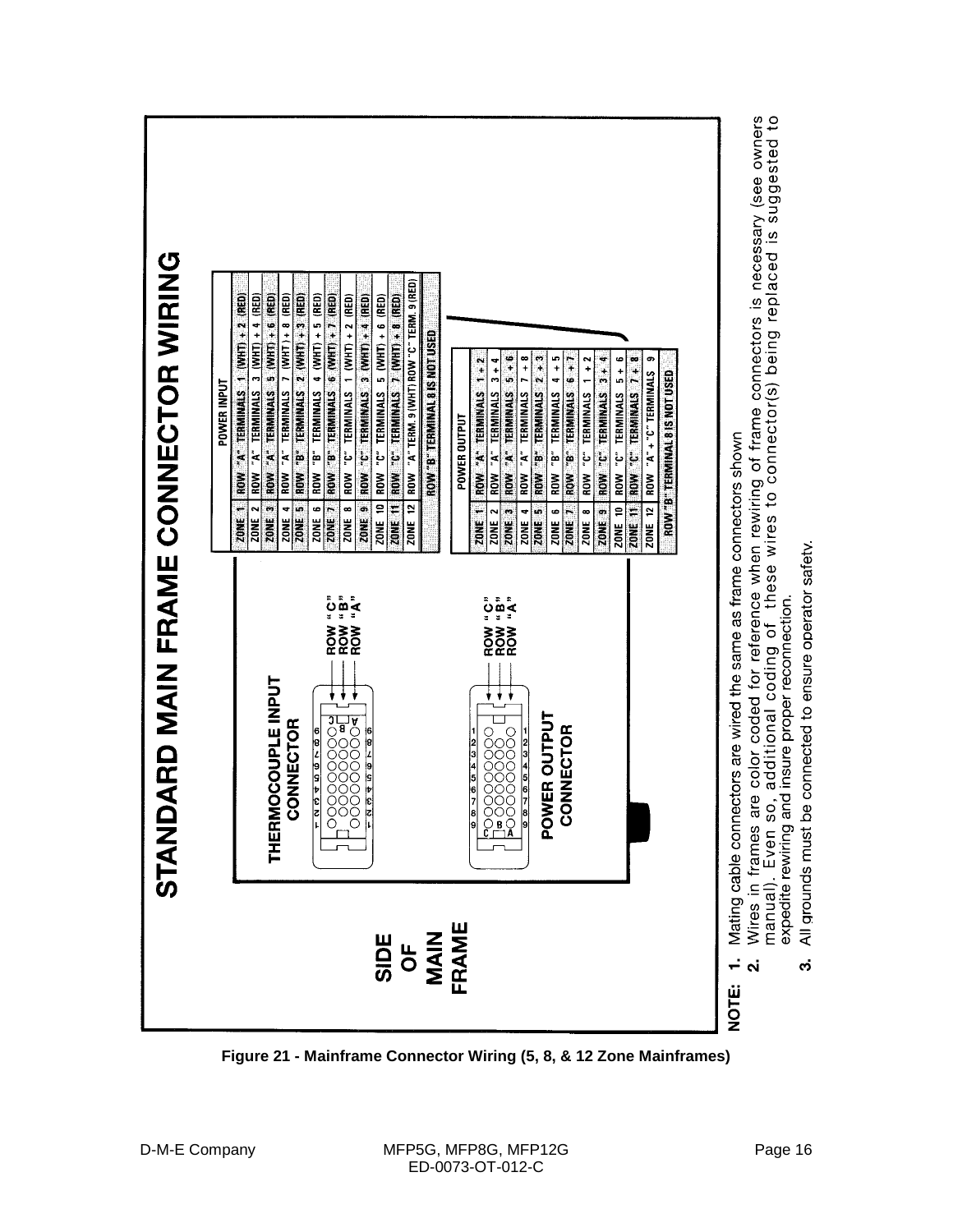

**Figure 22 - Mold Power & Thermocouple Connections**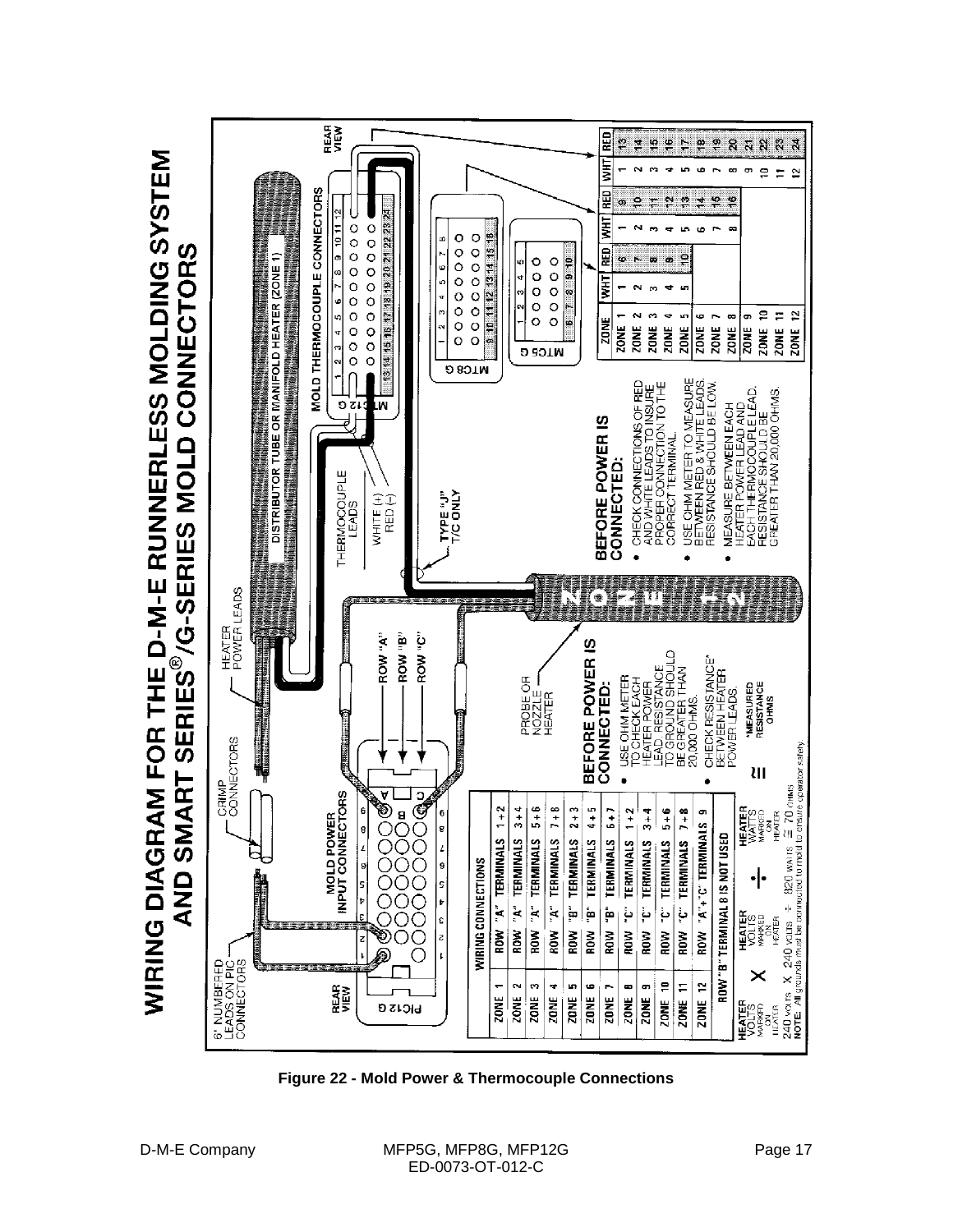

**Figure 23 - Power Connector & Thermocouple Connector (Mainframe)**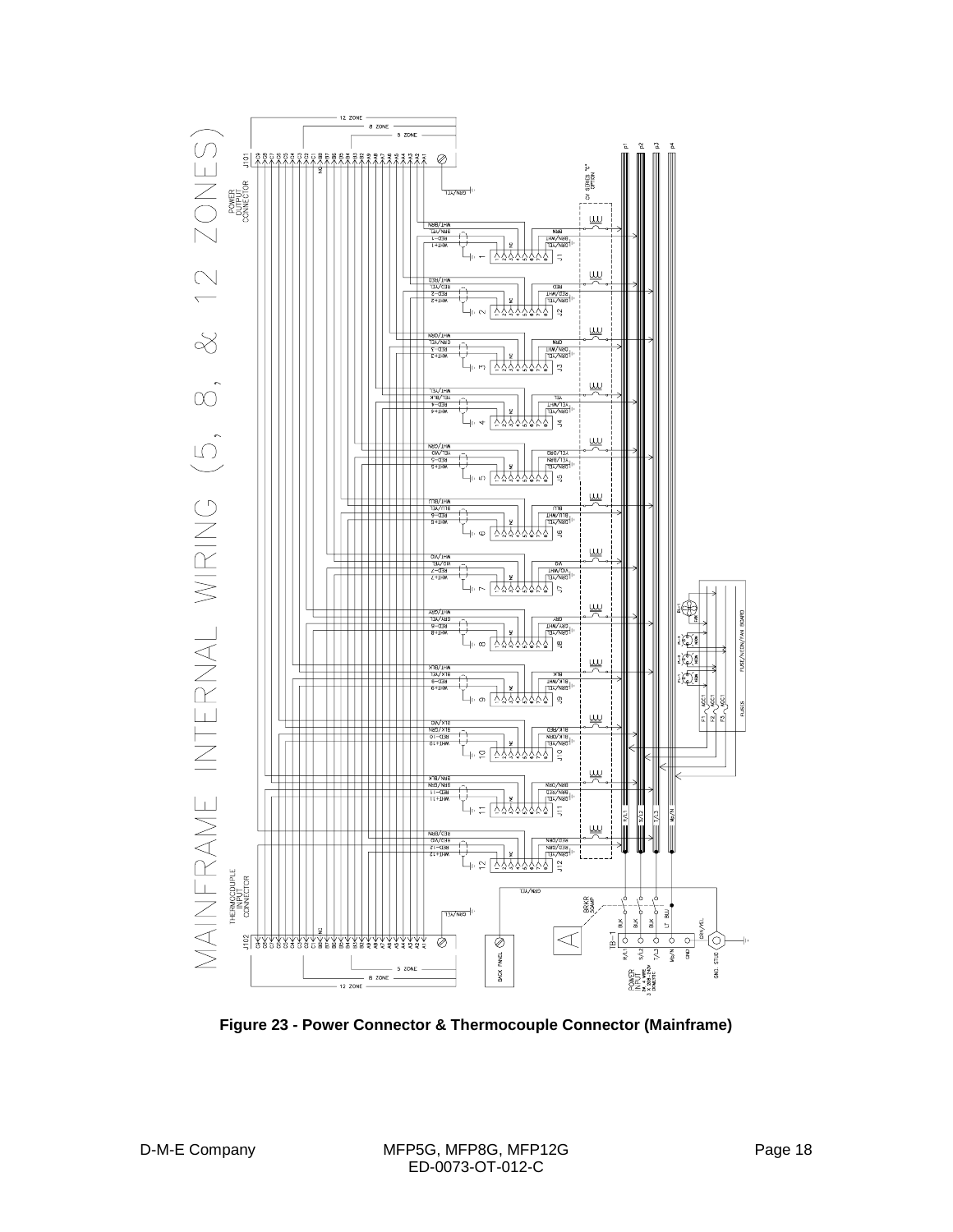

**Figure 24 - Schematic of 5, 8, & 12 Zone, 15 Amp, Power Cables**



**Figure 25 - Schematic of 5, 8, & 12 Zone, Thermocouple Cables**